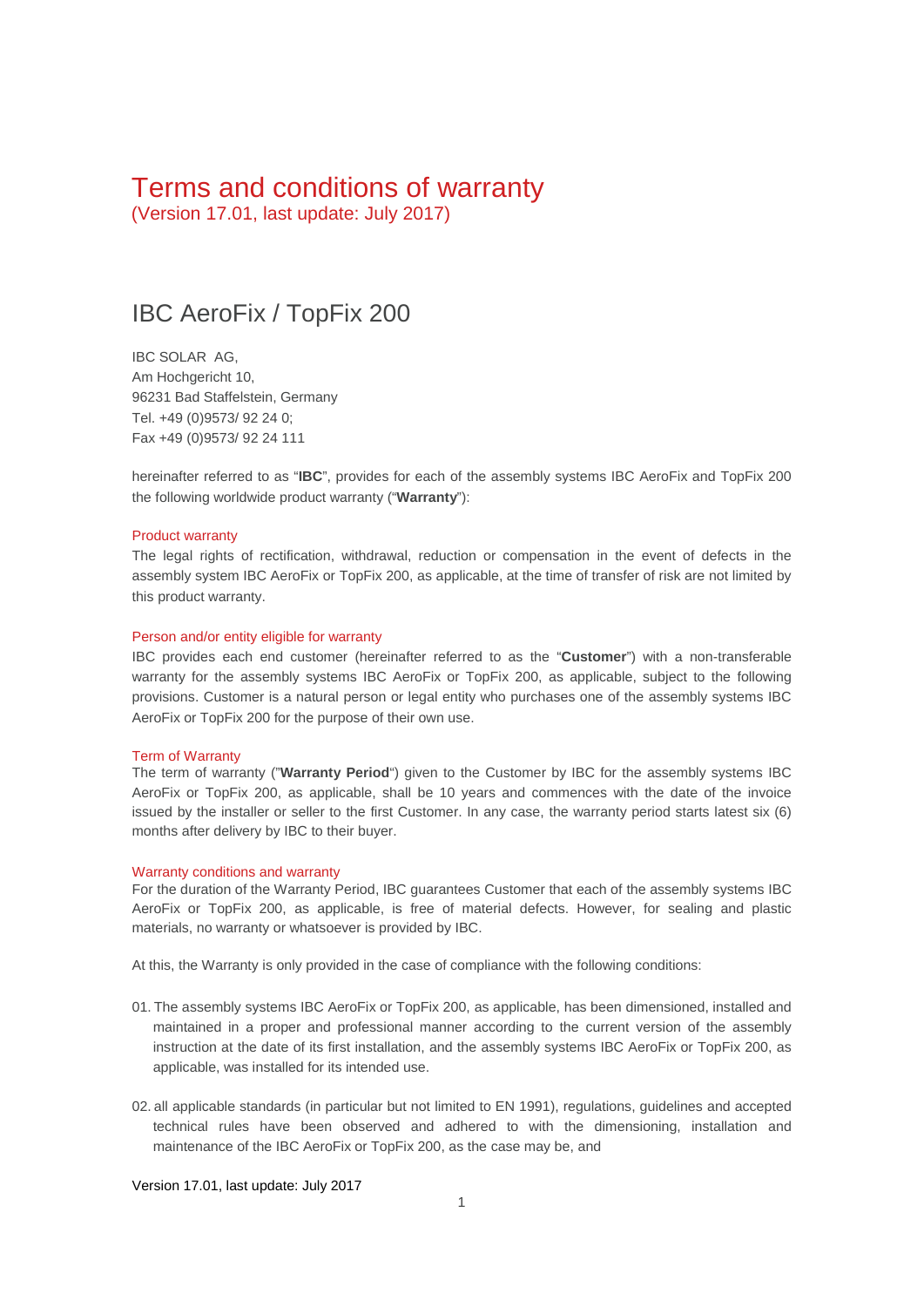- 03. no case of improper transport or packaging of the assembly systems IBC AeroFix or TopFix 200, as the case may be, is given nor was the defect caused by vandalism, animals, force majeure (particularly but not limited to riots, wars, earthquakes or floods), overvoltage, fire or explosions.
- 04. only the components delivered with the IBC AeroFix or TopFix 200, as applicable, have been used, and
- 05. none of the assembly system IBC AeroFix or TopFix 200, as applicable, has been modified, altered or extended and
- 06. each of the assembly systems IBC AeroFix or TopFix 200, as the case may be, has only be deployed within:
	- corrosiveness category C1 to C3 (according to EN ISO 12944-2); and
	- environmental temperatures from -30 to +50 degrees Celsius.

#### Warranty claim

A warranty claim is given, if a material defect occurs within the Warranty Period and is not caused by:

- -frost damage through water ingress into parts and/or the module frame of the assembly systems IBC AeroFix or TopFix 200, as the case may be; or
- fire, lightning and similar natural events; or
- thermal and restrained deformation.

Mere visual defects (such as but not limited to discoloration or surficial corrosion), which do neither affect the functionality nor the safeness of the assembly systems IBC AeroFix or TopFix 200, as the case may be, do not constitute a warranty claim.

#### Warranty performance

In case of a warranty claim, IBC shall, in its sole discretion, deliver Customer either a defect-free part or reimburse the fair value of the defect part to the Customer. The expenses necessary for fulfilling the warranty performance, in particular the costs of installation or removal, reinstallation, transport and work expenses shall not be assumed or reimbursed by IBC. Other claims of Customer against IBC, in particular for damage compensation, are excluded. However, these warranties do not affect the contractual or legal rights of the Customer towards the vendor in question.

#### Assertion of Warranty Claims

The entity entitled to warranty must submit a warranty claim to the respective retailer or installer of the assembly systems IBC AeroFix or TopFix 200, as the case may be, and enclose the original invoice to identify the delivery date immediately after discovering the warranty case, however, at the latest three months after the entity entitled to warranty has become aware of the facts that justify a warranty claim or if the entity did not become aware of the facts due to gross negligence. IBC is entitled to reject warranty claims if the entity entitled to warranty does not comply with these obligations. The entity entitled to

Version 17.01, last update: July 2017